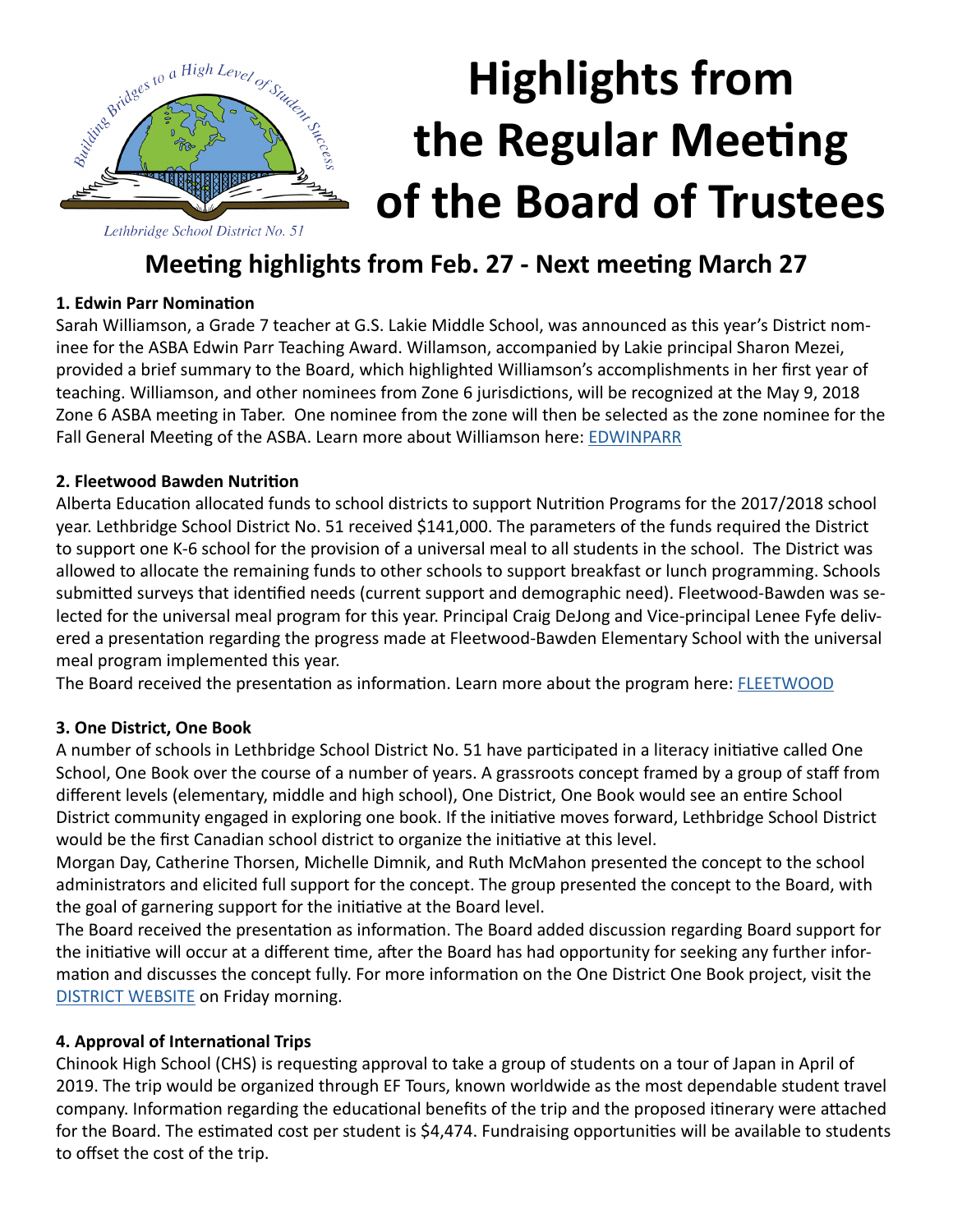#### **4. Approval of International Trips**

CHS also requested approval to take a group of students on a Grecian Odyssey Tour in the Spring of 2019. This trip would also be organized through EF Tours. Information regarding the educational benefits of the trip and the proposed itinerary were also attached. The estimated cost per student is \$4,110. Fundraising opportunities will be available to students to offset the cost of the trip.

The CHS tour of Japan and the tour of Greece in the spring of 2019 were approved, on the condition all district policies and procedures are strictly followed.

#### **5. Policy Review**

The Board adopted revisions to a number of policies as presented by the Policy Advisory Committee, or as amended, as per the policies listed below:

504.9 - Response to Crisis or Emergency Situations - Amended

609.3 - Placement Promotion and Retention - Amended

700.6 - Workplace Health and Safety – Emergency Response Planning - Amended

902.3 - Audio Video - First Reading (with amendments).

Changes to each policy can be found, starting on Page 20, in the [AGENDA.](http://www.lethsd.ab.ca/documents/general/2018-02-27%20Board%20Meeting%20Agenda.pdf)

#### **6. Breakfast with the Board – March 6, 2018 - WCHS**

Lethbridge School District No. 51 trustees have a long-standing practice of visiting District facilities in order to better understand the operations at each site. Visits by trustees are truly appreciated by staff. On a monthly basis, trustees meet with the staff of one district site for a continental breakfast. The informal meeting provides an opportunity for staff to share highlights of their work with trustees. Additionally, trustees can share information about district initiatives and respond to questions staff members may have. Breakfast with the Board has been scheduled at the WCHS on Tuesday, March 6, 2018 from 7:30-8 a.m. The Board received the report as information.

#### **7. Associate Superintendent Reports**

Christine Lee (Associate Superintendent, Business Affairs), Rik Jesse (Associate Superintendent, Human Resources) and Morag Asquith (Associate Superintendent, Instructional Services) presented their respective reports, which were received as information by the Board.

Lee's report was highlighted by news the District's second annual scholarship breakfast, held Feb. 14, 2018, sold out again this year. In all, 220 tickets were sold - an increase of 40 from 2017.

Jesse's report included news on six new hires for teachers and 11 new support staff. The enrollment report was also presented, which included a total of 11,330 students.

Asquith's report was highlighted with information on Kindergarten registration numbers, the self-regulation work done by Laura Paiement with the District in February and the development of a new Wellness Policy.

#### **8. Acknowledgement of Excellence**

The Board has a long-standing practice of acknowledging the efforts of students and staff whose commitment to excellence has resulted in outstanding achievement. Details of accomplishments of note are provided as information. Congratulations to the following District staff and students:

WCHS Business Manager, Dianne Violini, qualified for the Alberta Provincial Open 5-pin Bowling Championships for a record 50th consecutive year. Her total score of 5,142 (257 average) for the 20-game qualifier not only was tops in the Ladies division, but it also topped the Men's division.

Wilson Middle School Robotics Clubs as well as students from Gilbert Paterson Middle School received the THINK AWARD at the First Tech Challenge Championship recently at the Edmonton Science Center.

Rawley Selk, G.S. Lakie student, earned a silver medal at a Wrestling tournament at the U of A.

Tayte LeDahl, G.S. Lakie student, earned a silver medal at a Wrestling tournament at the U of A.

Churchill Grade 12 student Eloise Therien was selected to be a Journalist for a Day through the Career Transitions and Global Lethbridge contest.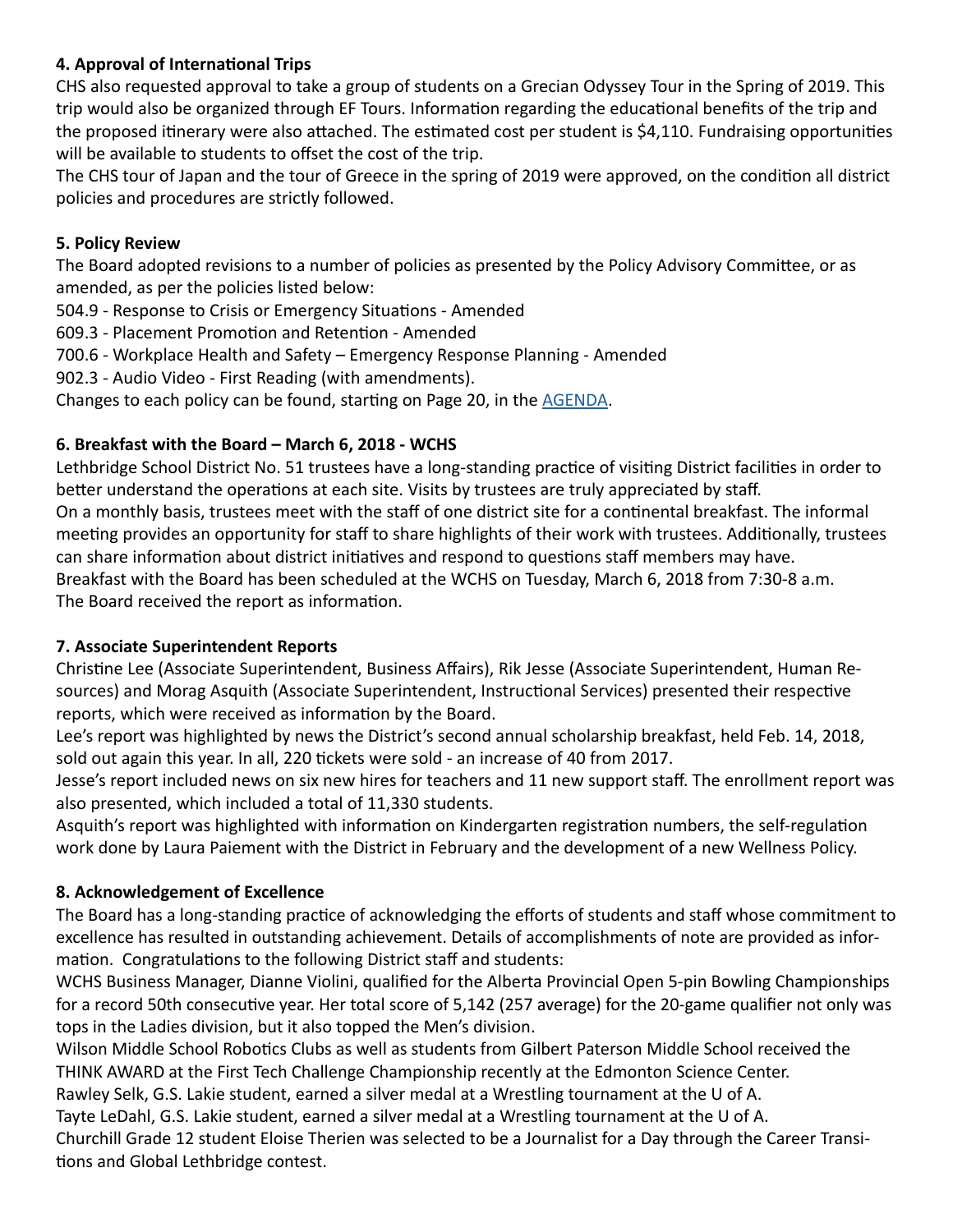#### **8. Acknowledgement of Excellence**

Churchill students and staff were the largest delegation going to the University of Lethbridge Model UN Conference. Student were Yannis Boenn, Wade Zhang, Shannon Morgan, Jack Harding, Nicolas Parra, Ben Hall, Ryan Bruce, David Basil, and Jack Derbich. Staff members were Kevin McBeath, Craig Findlay, Don Philpott, and Lettie Croskery.

Churchill sent the largest contingent in Southwest Alberta to the annual Epic Career Exploration in February with 42 students attending.

WCHS Human Rights Club held a Coldest Night event in February to raise awareness about homelessness in Lethbridge. Students Yannis Boenn, Wade Zhang, Danika Tarasewich, Alyk Vander Linden, Faith Ono, Lauren Platz, and staff Joel Bryant, Craig Findlay and Trena Parkyn stayed out in the cold from 7 pm until midnight and slept on the school hallway floor to raise \$400 in pledges to give to the Streets Alive Mission of Lethbridge. Churchill students captured Tae Kwon Do medals at the Kootenay tournament in February: David Ha (Gold sparring, silver patterns), Reshma Gurung (Silver sparring), Heman Monger (Silver patterns, bronze sparring), and Jaxon Burdett (Silver sparring).

#### **9. Snacks with the Superintendents – March 7, 2018 – Westminster**

At the beginning of each school year, Executive Council members are designated as school liaisons for each of the District schools. As a liaison, the Executive Council members represent the District at school functions. It has also been a long standing practice for Executive Council members to visit schools and classrooms on a regular basis, observing first-hand the activities that take place in the school. Visits by Executive Council members are appreciated by staff.

On a monthly basis Executive Council as a whole meets with the staff of one school for snacks. The informal meeting provides an opportunity for staff to share highlights of their school. Additionally, Executive Council members can share information about district initiatives and respond to questions staff members may have. All the staff of Westminster Elementary School have been invited to have Snacks with the Superintendents on Wednesday, March 7 beginning at noon.

The Board received the report as information.

#### **10. Early Education Programming and Registration Process**

Every year in January Lethbridge School District No. 51 opens up Early Education registrations for the following year for four year olds. This is a four-day-a-week program Lethbridge School District offers at most elementary schools based on space available in the facility (Lakeview, General Stewart and Lethbridge Christian do not house programs). Once PUF (Program Unit Funded) students and four-year-old children have been placed in a program, any remaining spots are opened up for three-year-old registrations. This occurs the first week in February (for two-day-a- week programs). The School Act states a board or an approved school authority may provide an ECS program to a child who is younger than six years of age as of September 1.

Early Education Programs evolved in Alberta Schools primarily to provide consistent services and supports to students identified under the umbrella as "PUF" (Program Unit Funding). Daycare is also an option (Early Education Program) for families of children who are three or four years old.

This year the final step of registration (open spots for three year olds) was a challenge at a few of the schools with more parents desiring the program for their children at a specific site than available spots. Although many of the locations do not have a line up or waiting list, there are a few locations where popularity of the program outstrips available spots. Space limitations in our schools prevent expansion at these popular sites. It can be noted a parent can choose to enroll their child in a different EEP program where space is available should their preferred site be full.

Some background regarding EEP programming and registration was presented to the Board.

Instructional Services is looking at strategies that will address line-ups that start forming in the middle of the night at one or two of the locations.

The Board received the report as information.